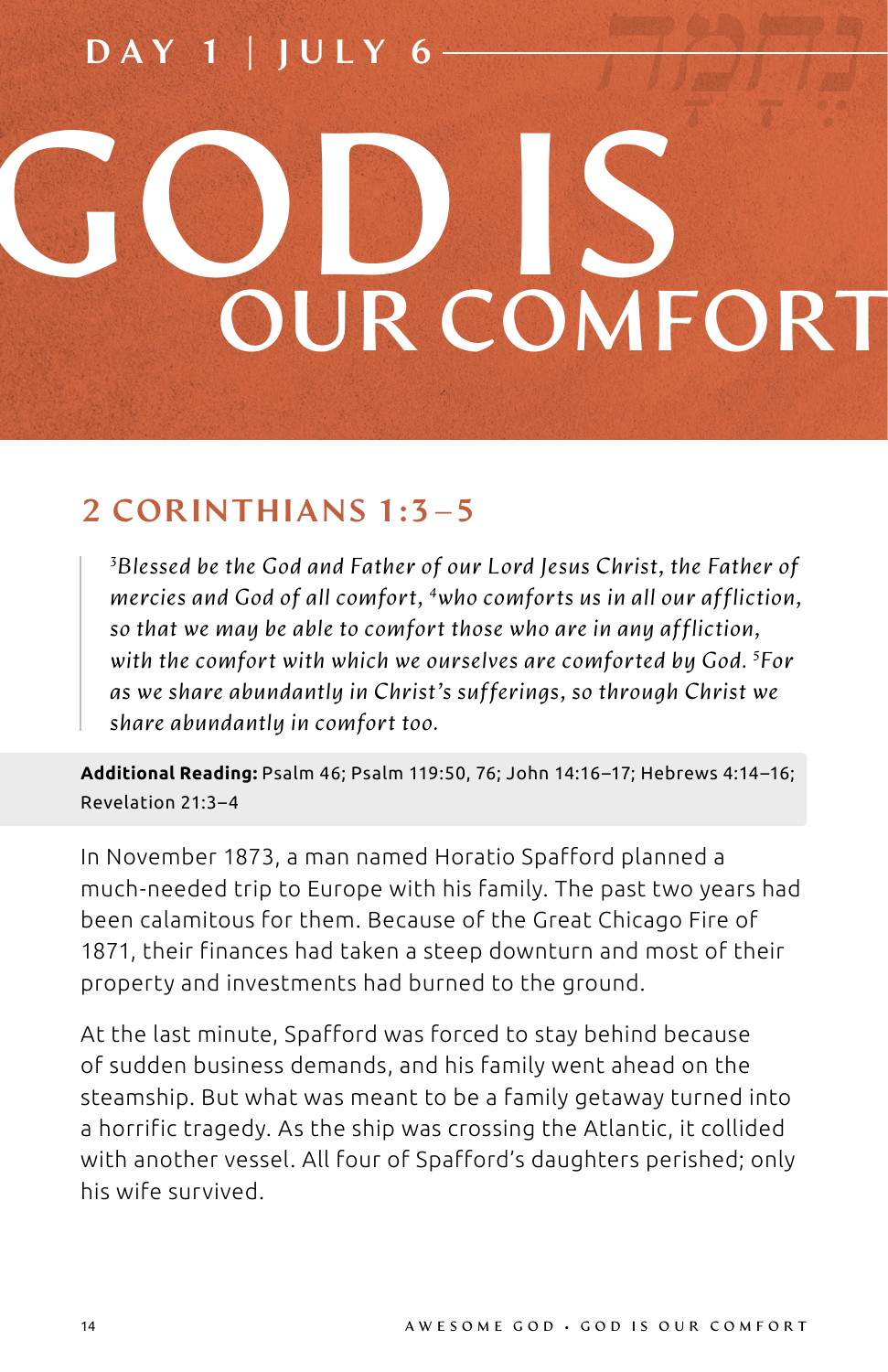Spafford found out about his daughters' demise in a telegram, and immediately sailed to England to meet his grieving wife.

Truth be told, tragedies like this are no longer alien to many of us. The coronavirus pandemic has endangered everyone and put to death millions around the world. The trials we've faced have wounded our souls.

Through gaping cracks, however, the light of God's comfort shines through. This was Paul's message in 2 Corinthians: God is our comfort. Paul didn't just write this; having faced trials of many kinds throughout his life and ministry, he had experienced God's comfort firsthand.

The transcendent God who governs all things from His heavenly throne is also an immanent God who is close to the brokenhearted:

- Our heavenly Father is the *God of all comfort, who comforts us in all our affliction*.
- Jesus is our great High Priest, and is able to empathize with us and invite us to approach Him with confidence, so that we can receive mercy and grace in our time of need. Because of His sacrifice on the cross, we are comforted by the truth that we are accepted in the throne room of heaven.
- The Holy Spirit is our comforter and counselor who empowers us and intercedes for us when no words can express our grief. A "comforter" (in Greek, *parakletos*) literally means one who is called near for help by comforting, encouraging, or mediating on behalf of someone else.

In the face of grief, the entire Godhead—Father, Son, and Holy Spirit—is by our side when we call to Him for help. This is our comfort and confidence. Trials and suffering allow us to experience God's comfort in tangible ways, in the same way that the darkest of nights allows us to behold the beauty of the stars.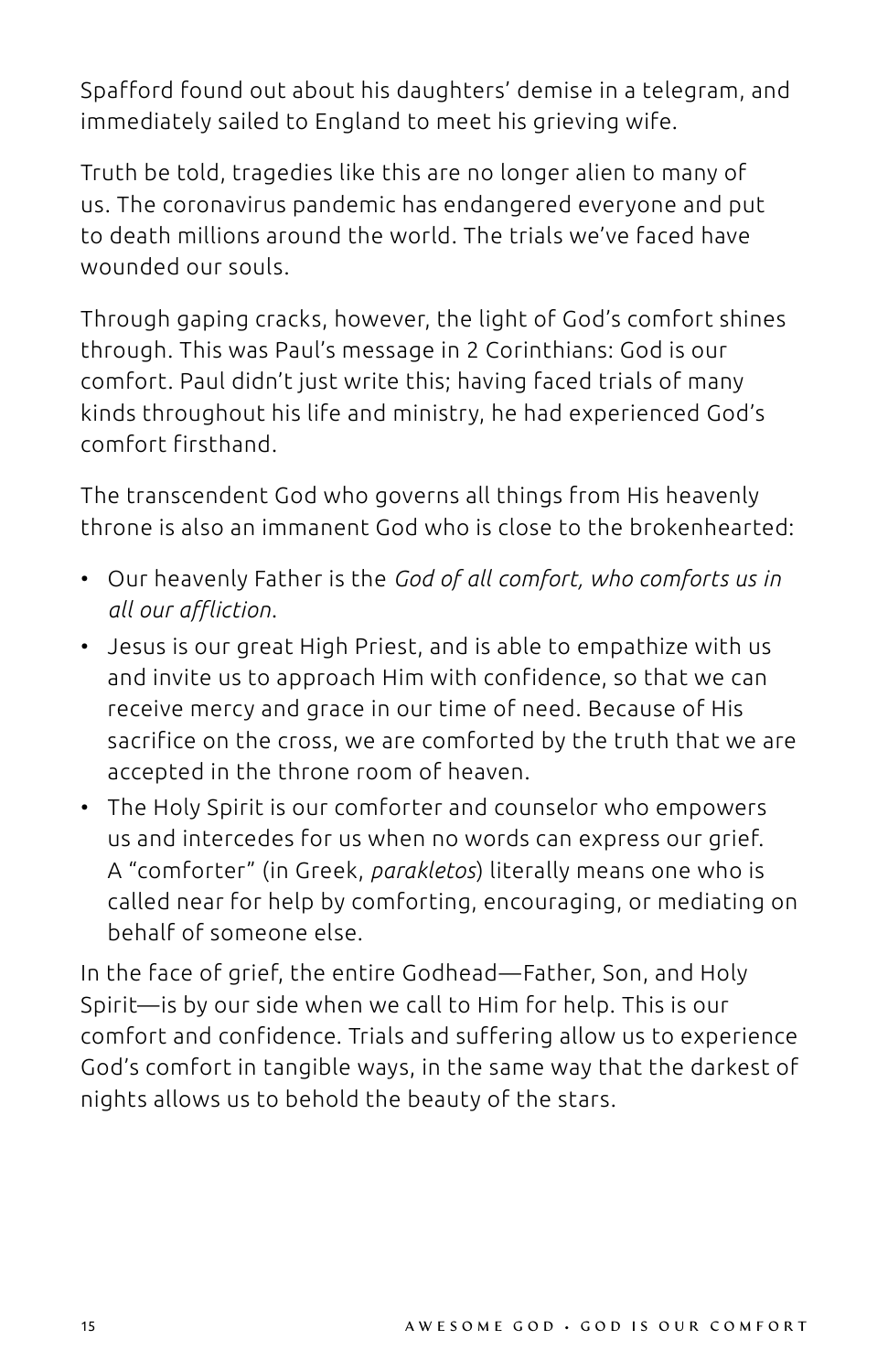As Horatio Spafford traveled to meet his wife and his ship passed over the place where his daughters had died, he soothed his broken spirit by writing a timeless hymn that continues to soothe believers today:

*When peace like a river attendeth my way When sorrows like sea billows roll Whatever my lot, Thou hast taught me to say It is well, it is well with my soul*

In this world broken by sin, pain and death are inevitable. But God has promised to redeem and restore all things. Someday, He will wipe away every tear, death and sorrow will be no more, and we will experience permanent joy in the presence of the God of all comfort forever (Revelation 21:3–4). Our comfort and hope are deeply anchored on the certainty of His promise.

Like Spafford, as unthinkable as it may sound, may we respond to life's tragedy, grief, and pain with trust in our God who comforts us. May God's presence also cause us to say, "It is well with my soul," and may we comfort others with the comfort we have received from Him.

## THE ENTIRE GODHEAD IS BY OUR SIDE WHEN WE CALL TO HIM FOR HELP.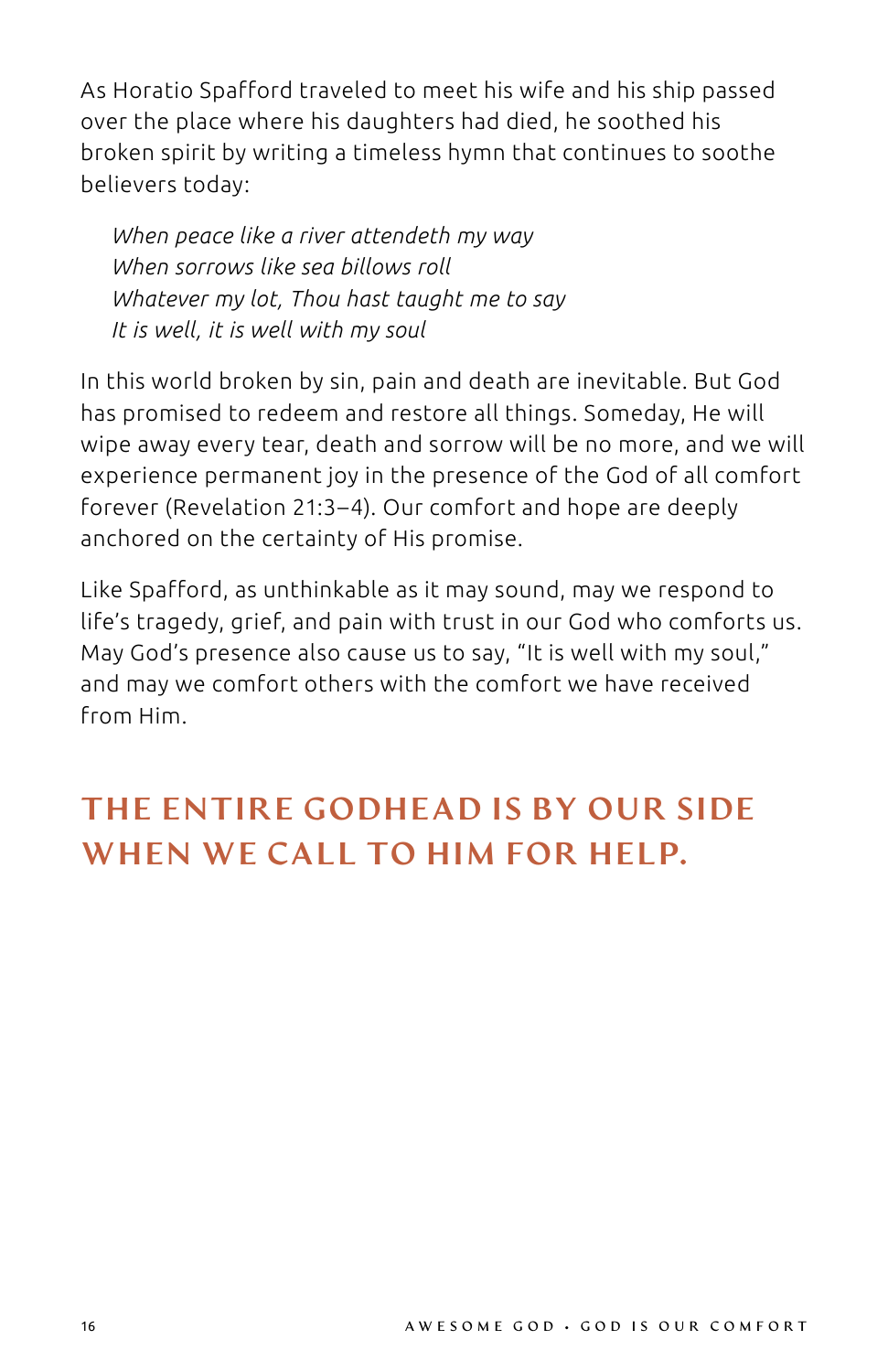#### Reflect

In the past six months, what has caused the most grief or hardship in your life? How has God been *a very present help* to you in trouble (Psalm 46:1)? What are you learning about Him through these challenges?

God's comfort is not just for our benefit. It is also for others who are suffering. Who can you comfort with the comfort you have received from God? What are you willing to do so they can know God as their comforter?